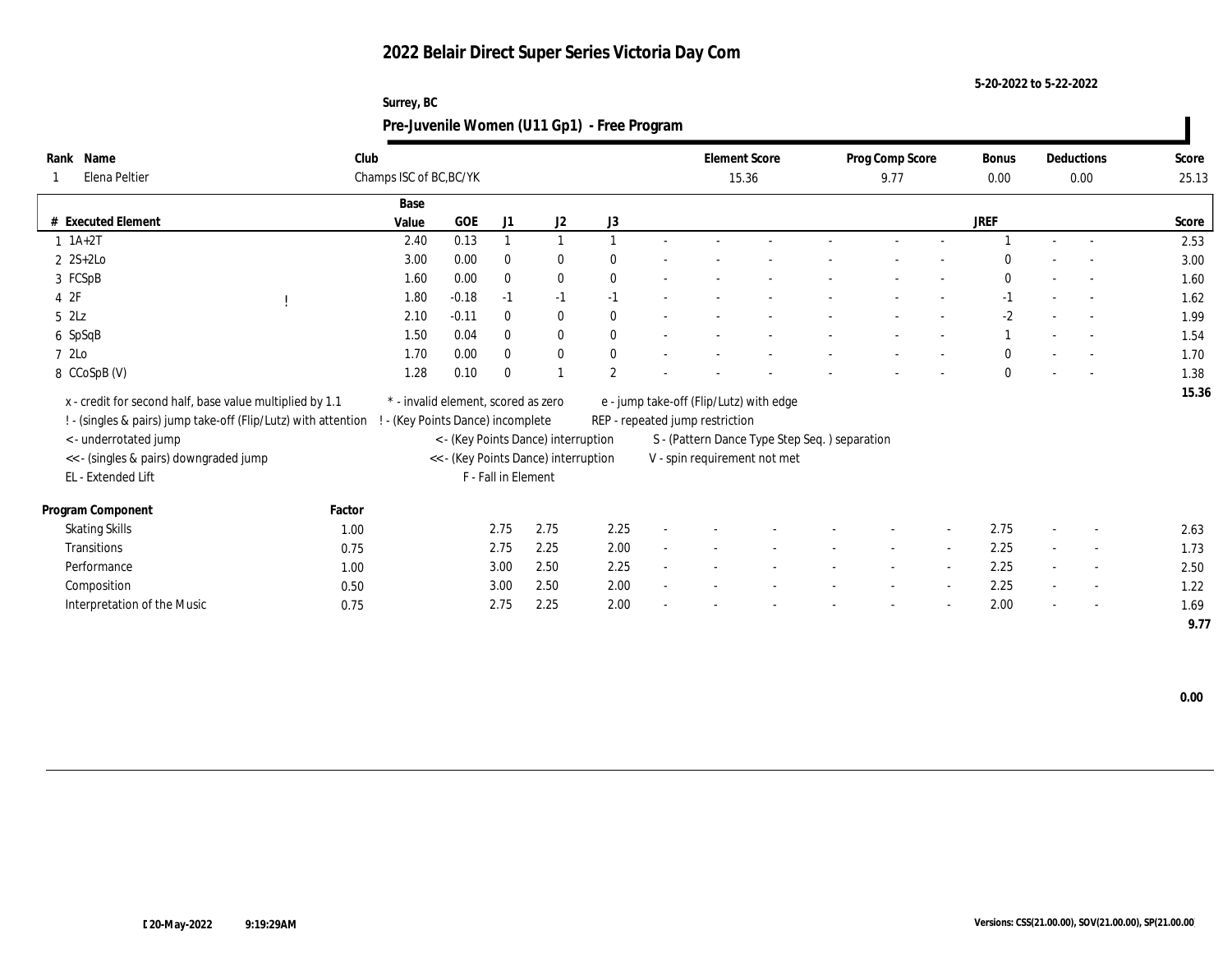**Surrey, BC**

**5-20-2022 to 5-22-2022**

| Rank Name<br>Justina Chen<br>2                                 | Club   | Champs ISC of BC, BC/YK             |         |                     |                                      |      | <b>Element Score</b><br>14.04           |                                               | Prog Comp Score<br>9.32 |                          | <b>Bonus</b><br>0.00 |        | Deductions<br>0.00       | Score<br>23.36 |
|----------------------------------------------------------------|--------|-------------------------------------|---------|---------------------|--------------------------------------|------|-----------------------------------------|-----------------------------------------------|-------------------------|--------------------------|----------------------|--------|--------------------------|----------------|
|                                                                |        | Base                                |         |                     |                                      |      |                                         |                                               |                         |                          |                      |        |                          |                |
| # Executed Element                                             |        | Value                               | GOE     | J1                  | J2                                   | J3   |                                         |                                               |                         |                          | <b>JREF</b>          |        |                          | Score          |
| $1$ SpSqB                                                      |        | 1.50                                | $-0.11$ | $-1$                | $-1$                                 | $-1$ |                                         |                                               |                         |                          | $\Omega$             |        | $\sim$                   | 1.39           |
| 2 1A                                                           |        | 1.10                                | 0.17    |                     |                                      |      |                                         |                                               |                         |                          |                      |        |                          | 1.27           |
| $3 \quad 2S+2Lo$                                               |        | 3.00                                | 0.00    | $\bf{0}$            | $\bf{0}$                             | 0    |                                         |                                               |                         |                          |                      |        |                          | 3.00           |
| 4 2F+COMBO+2T*                                                 |        | 1.80                                | $-0.68$ | $-4$                | $-3$                                 | $-4$ |                                         |                                               |                         |                          | $-4$                 |        | $\sim$                   | 1.12           |
| 5 CCoSpB                                                       |        | 1.70                                | 0.17    |                     |                                      |      |                                         |                                               |                         |                          |                      |        |                          | 1.87           |
| $6$ $2Lz$                                                      |        | 2.10                                | $-0.05$ | $-1$                | $\bf{0}$                             | 0    |                                         |                                               |                         |                          | $\Omega$             |        |                          | 2.05           |
| 72F                                                            |        | 1.80                                | $-0.18$ | $-1$                | $\bf{0}$                             | $-1$ |                                         |                                               |                         |                          | $-2$                 |        | $\overline{\phantom{a}}$ | 1.62           |
| 8 FCSpB                                                        |        | 1.60                                | 0.12    |                     | $\mathbf{0}$                         |      |                                         |                                               |                         |                          |                      |        | $\overline{\phantom{a}}$ | 1.72           |
| x - credit for second half, base value multiplied by 1.1       |        | * - invalid element, scored as zero |         |                     |                                      |      | e - jump take-off (Flip/Lutz) with edge |                                               |                         |                          |                      |        |                          | 14.04          |
| ! - (singles & pairs) jump take-off (Flip/Lutz) with attention |        | - (Key Points Dance) incomplete     |         |                     |                                      |      | REP - repeated jump restriction         |                                               |                         |                          |                      |        |                          |                |
| <- underrotated jump                                           |        |                                     |         |                     | < - (Key Points Dance) interruption  |      |                                         | S - (Pattern Dance Type Step Seq.) separation |                         |                          |                      |        |                          |                |
| << - (singles & pairs) downgraded jump                         |        |                                     |         |                     | << - (Key Points Dance) interruption |      |                                         | V - spin requirement not met                  |                         |                          |                      |        |                          |                |
| EL - Extended Lift                                             |        |                                     |         | F - Fall in Element |                                      |      |                                         |                                               |                         |                          |                      |        |                          |                |
|                                                                |        |                                     |         |                     |                                      |      |                                         |                                               |                         |                          |                      |        |                          |                |
| Program Component                                              | Factor |                                     |         |                     |                                      |      |                                         |                                               |                         |                          |                      |        |                          |                |
| <b>Skating Skills</b>                                          | 1.00   |                                     |         | 2.50                | 2.50                                 | 2.50 |                                         |                                               |                         | $\overline{\phantom{a}}$ | 2.50                 |        |                          | 2.50           |
| Transitions                                                    | 0.75   |                                     |         | 2.50                | 2.75                                 | 2.00 |                                         |                                               |                         | $\sim$                   | 2.00                 | $\sim$ | $\sim$                   | 1.73           |
| Performance                                                    | 1.00   |                                     |         | 2.50                | 2.50                                 | 2.25 |                                         |                                               |                         | $\sim$                   | 2.25                 |        |                          | 2.38           |
| Composition                                                    | 0.50   |                                     |         | 2.25                | 2.75                                 | 2.00 |                                         |                                               |                         | $\overline{\phantom{a}}$ | 2.25                 |        | $\overline{\phantom{a}}$ | 1.16           |
| Interpretation of the Music                                    | 0.75   |                                     |         | 2.00                | 2.25                                 | 2.00 |                                         |                                               |                         |                          | 2.00                 |        |                          | 1.55           |
|                                                                |        |                                     |         |                     |                                      |      |                                         |                                               |                         |                          |                      |        |                          | 9.32           |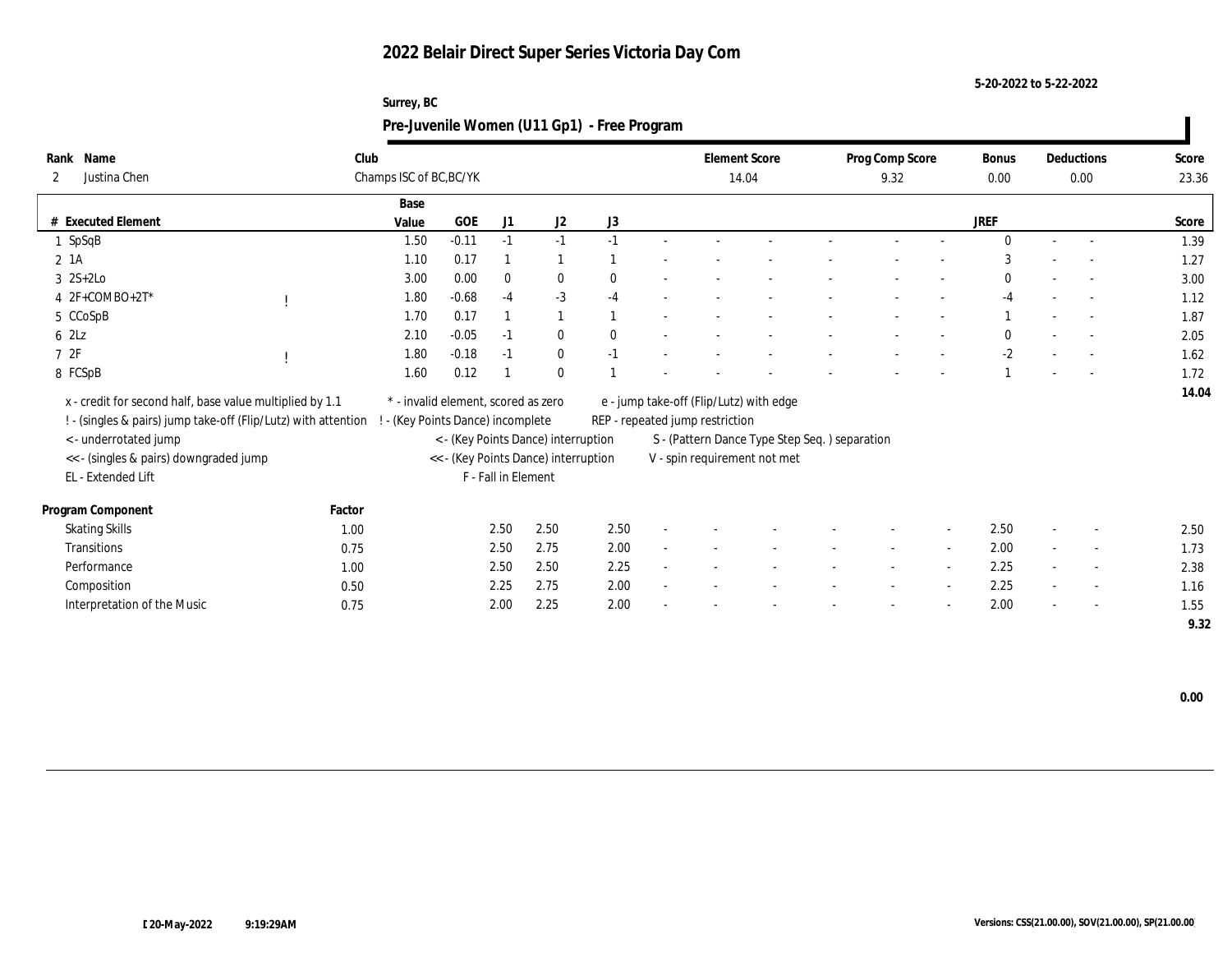**Surrey, BC**

**5-20-2022 to 5-22-2022**

| Rank Name                                                      | Club         |                                     |         |                     |                                      |              | <b>Element Score</b>                    |                                               |                          |                          | <b>Bonus</b> |        | Deductions               | Score        |
|----------------------------------------------------------------|--------------|-------------------------------------|---------|---------------------|--------------------------------------|--------------|-----------------------------------------|-----------------------------------------------|--------------------------|--------------------------|--------------|--------|--------------------------|--------------|
| Ivy Matieshen<br>3                                             |              | Kelowna FSC, BC/YK                  |         |                     |                                      |              | 13.10                                   |                                               | Prog Comp Score<br>10.05 |                          | 0.00         |        | 0.00                     | 23.15        |
|                                                                |              |                                     |         |                     |                                      |              |                                         |                                               |                          |                          |              |        |                          |              |
|                                                                |              | Base                                |         |                     |                                      |              |                                         |                                               |                          |                          |              |        |                          |              |
| # Executed Element                                             |              | Value                               | GOE     | J1                  | J2                                   | J3           |                                         |                                               |                          |                          | <b>JREF</b>  |        |                          | Score        |
| $1 \t1A+2T$                                                    |              | 2.40                                | $-0.03$ | $\mathbf{0}$        | $\mathbf{0}$                         | $\mathbf{0}$ |                                         |                                               |                          |                          | $-1$         | $\sim$ |                          | 2.37         |
| $2$ $2$ Lzq                                                    |              | 2.10                                | $-0.53$ | $-3$                | $-2$                                 | $-3$         |                                         |                                               |                          |                          | $-2$         |        |                          | 1.57         |
| 3 2S                                                           |              | 1.30                                | 0.03    | $\mathbf{0}$        |                                      | $\mathbf{0}$ |                                         |                                               |                          |                          | $\mathbf{0}$ |        |                          | 1.33         |
| $4$ 1F+2Lo<                                                    |              | 1.86                                | $-0.27$ | $-2$                | $-2$                                 | $-2$         |                                         |                                               |                          |                          | $-2$         |        | $\sim$                   | 1.59         |
| 5 CCoSpB                                                       |              | 1.70                                | 0.04    |                     | $\bf{0}$                             | $\mathbf{0}$ |                                         |                                               |                          |                          | $\mathbf{0}$ |        | $\overline{\phantom{a}}$ | 1.74         |
| 6 SpSqB                                                        |              | 1.50                                | 0.00    | $\theta$            | $\mathbf{0}$                         | $\mathbf{0}$ |                                         |                                               |                          |                          | $\mathbf{0}$ |        | $\sim$                   | 1.50         |
| 7 2T                                                           |              | 1.30                                | 0.10    |                     |                                      |              |                                         |                                               |                          |                          | $\mathbf{0}$ |        | $\sim$                   | 1.40         |
| 8 FCSpB                                                        |              | 1.60                                | 0.00    | $\Omega$            | $\mathbf{0}$                         |              |                                         |                                               |                          |                          | $\theta$     |        |                          | 1.60         |
|                                                                |              |                                     |         |                     |                                      |              |                                         |                                               |                          |                          |              |        |                          | 13.10        |
| x - credit for second half, base value multiplied by 1.1       |              | * - invalid element, scored as zero |         |                     |                                      |              | e - jump take-off (Flip/Lutz) with edge |                                               |                          |                          |              |        |                          |              |
| ! - (singles & pairs) jump take-off (Flip/Lutz) with attention |              | - (Key Points Dance) incomplete     |         |                     |                                      |              | REP - repeated jump restriction         |                                               |                          |                          |              |        |                          |              |
| <- underrotated jump                                           |              |                                     |         |                     | < - (Key Points Dance) interruption  |              |                                         | S - (Pattern Dance Type Step Seq.) separation |                          |                          |              |        |                          |              |
| << - (singles & pairs) downgraded jump                         |              |                                     |         |                     | << - (Key Points Dance) interruption |              | V - spin requirement not met            |                                               |                          |                          |              |        |                          |              |
| EL - Extended Lift                                             |              |                                     |         | F - Fall in Element |                                      |              |                                         |                                               |                          |                          |              |        |                          |              |
|                                                                |              |                                     |         |                     |                                      |              |                                         |                                               |                          |                          |              |        |                          |              |
|                                                                |              |                                     |         |                     |                                      |              |                                         |                                               |                          |                          |              |        |                          |              |
| Program Component                                              | Factor       |                                     |         |                     |                                      |              |                                         |                                               |                          |                          |              |        |                          |              |
| <b>Skating Skills</b>                                          | 1.00         |                                     |         | 2.50                | 2.50                                 | 2.25         |                                         |                                               |                          | $\overline{\phantom{a}}$ | 2.00         |        |                          | 2.31         |
| Transitions                                                    | 0.75         |                                     |         | 2.75                | 2.50                                 | 2.50         |                                         |                                               |                          | $\overline{\phantom{a}}$ | 2.25         |        |                          | 1.88         |
| Performance                                                    | 1.00         |                                     |         | 3.00                | 2.75                                 | 2.25         |                                         |                                               |                          | $\sim$                   | 2.25         |        |                          | 2.56         |
| Composition<br>Interpretation of the Music                     | 0.50<br>0.75 |                                     |         | 3.25<br>3.00        | 2.75<br>2.50                         | 2.50<br>2.50 |                                         |                                               |                          | $\sim$                   | 2.50<br>2.25 |        | $\sim$                   | 1.38<br>1.92 |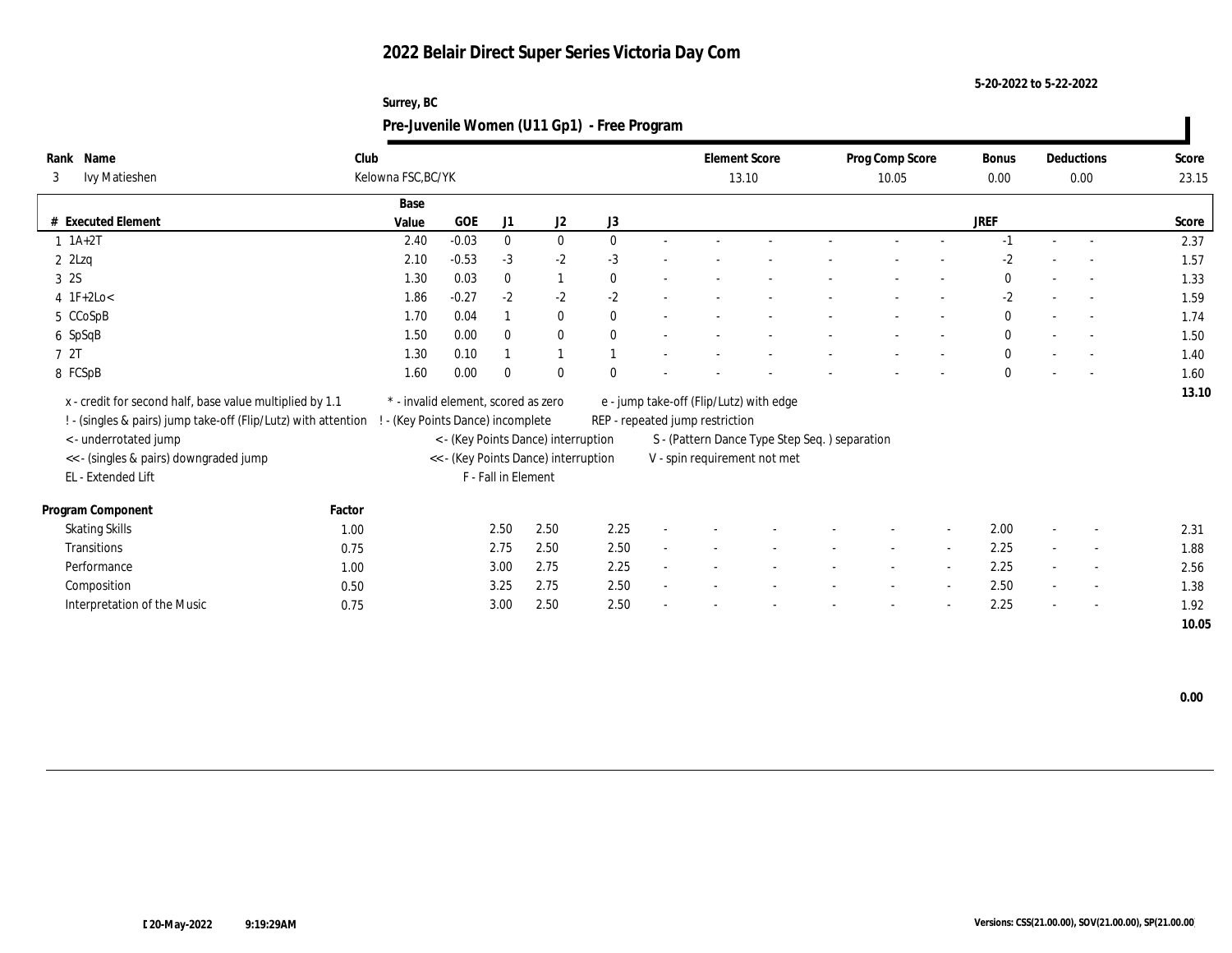**Surrey, BC**

**5-20-2022 to 5-22-2022**

|                                                                |        | Pre-Juvenile Women (U11 Gp1) - Free Program |         |                     |                                      |              |                                         |                                               |                 |                          |              |        |                          |       |
|----------------------------------------------------------------|--------|---------------------------------------------|---------|---------------------|--------------------------------------|--------------|-----------------------------------------|-----------------------------------------------|-----------------|--------------------------|--------------|--------|--------------------------|-------|
| Rank Name                                                      | Club   |                                             |         |                     |                                      |              | <b>Element Score</b>                    |                                               | Prog Comp Score |                          | <b>Bonus</b> |        | Deductions               | Score |
| <b>Blaire Li</b><br>4                                          |        | Champs ISC of BC, BC/YK                     |         |                     |                                      |              | 14.17                                   |                                               | 8.97            |                          | 0.00         |        | 0.00                     | 23.14 |
|                                                                |        | Base                                        |         |                     |                                      |              |                                         |                                               |                 |                          |              |        |                          |       |
| # Executed Element                                             |        | Value                                       | GOE     | J1                  | J2                                   | J3           |                                         |                                               |                 |                          | <b>JREF</b>  |        |                          | Score |
| $1 \t1A+2T$                                                    |        | 2.40                                        | 0.07    | $\mathbf{0}$        | $\mathbf{1}$                         |              |                                         |                                               |                 |                          | $\Omega$     | $\sim$ | $\overline{\phantom{a}}$ | 2.47  |
| 2ZFq                                                           |        | 1.80                                        | $-0.50$ | $-3$                | $-3$                                 | $-3$         |                                         |                                               |                 |                          | $-2$         |        |                          | 1.30  |
| $3 \text{ } 2\text{Lo}+2\text{T}$                              |        | 3.00                                        | $-0.34$ | $-1$                | $-2$                                 | $-2$         |                                         |                                               |                 |                          | $-3$         |        |                          | 2.66  |
| 4 FCSpB                                                        |        | 1.60                                        | 0.08    | $\theta$            |                                      | $\mathbf{0}$ |                                         |                                               |                 |                          |              |        | $\overline{\phantom{a}}$ | 1.68  |
| 5 SpSqB                                                        |        | 1.50                                        | $-0.04$ | $-1$                | $\bf{0}$                             | $-1$         |                                         |                                               |                 |                          |              |        |                          | 1.46  |
| 6 2S                                                           |        | 1.30                                        | 0.00    | $\theta$            | $\mathbf{0}$                         | $\mathbf{0}$ |                                         |                                               |                 |                          | $\theta$     |        | $\sim$                   | 1.30  |
| $7$ 2Lz $<$                                                    |        | 1.68                                        | $-0.38$ | $-2$                | $-2$                                 | $-3$         |                                         |                                               |                 |                          | $-2$         |        | $\sim$                   | 1.30  |
| 8 CCoSpB                                                       |        | 1.70                                        | 0.30    | $\boldsymbol{2}$    | $\mathbf{2}$                         |              |                                         |                                               |                 |                          | $\mathbf{2}$ |        |                          | 2.00  |
| x - credit for second half, base value multiplied by 1.1       |        | * - invalid element, scored as zero         |         |                     |                                      |              | e - jump take-off (Flip/Lutz) with edge |                                               |                 |                          |              |        |                          | 14.17 |
| ! - (singles & pairs) jump take-off (Flip/Lutz) with attention |        | - (Key Points Dance) incomplete             |         |                     |                                      |              | REP - repeated jump restriction         |                                               |                 |                          |              |        |                          |       |
| <- underrotated jump                                           |        |                                             |         |                     | < - (Key Points Dance) interruption  |              |                                         | S - (Pattern Dance Type Step Seq.) separation |                 |                          |              |        |                          |       |
| << - (singles & pairs) downgraded jump                         |        |                                             |         |                     | << - (Key Points Dance) interruption |              | V - spin requirement not met            |                                               |                 |                          |              |        |                          |       |
| EL - Extended Lift                                             |        |                                             |         | F - Fall in Element |                                      |              |                                         |                                               |                 |                          |              |        |                          |       |
|                                                                |        |                                             |         |                     |                                      |              |                                         |                                               |                 |                          |              |        |                          |       |
| Program Component                                              | Factor |                                             |         |                     |                                      |              |                                         |                                               |                 |                          |              |        |                          |       |
| <b>Skating Skills</b>                                          | 1.00   |                                             |         | 2.50                | 2.50                                 | 2.25         |                                         |                                               |                 | $\overline{\phantom{a}}$ | 2.00         |        |                          | 2.31  |
| Transitions                                                    | 0.75   |                                             |         | 2.00                | 2.50                                 | 2.00         |                                         |                                               |                 | $\sim$                   | 1.75         |        |                          | 1.55  |
| Performance                                                    | 1.00   |                                             |         | 2.50                | 2.50                                 | 2.25         |                                         |                                               |                 | $\sim$                   | 2.25         |        |                          | 2.38  |
| Composition                                                    | 0.50   |                                             |         | 2.25                | 2.75                                 | 2.00         |                                         |                                               |                 | $\sim$                   | 2.00         |        | $\overline{\phantom{a}}$ | 1.13  |
| Interpretation of the Music                                    | 0.75   |                                             |         | 2.25                | 2.50                                 | 2.00         |                                         |                                               |                 |                          | 1.75         |        |                          | 1.60  |
|                                                                |        |                                             |         |                     |                                      |              |                                         |                                               |                 |                          |              |        |                          | 8.97  |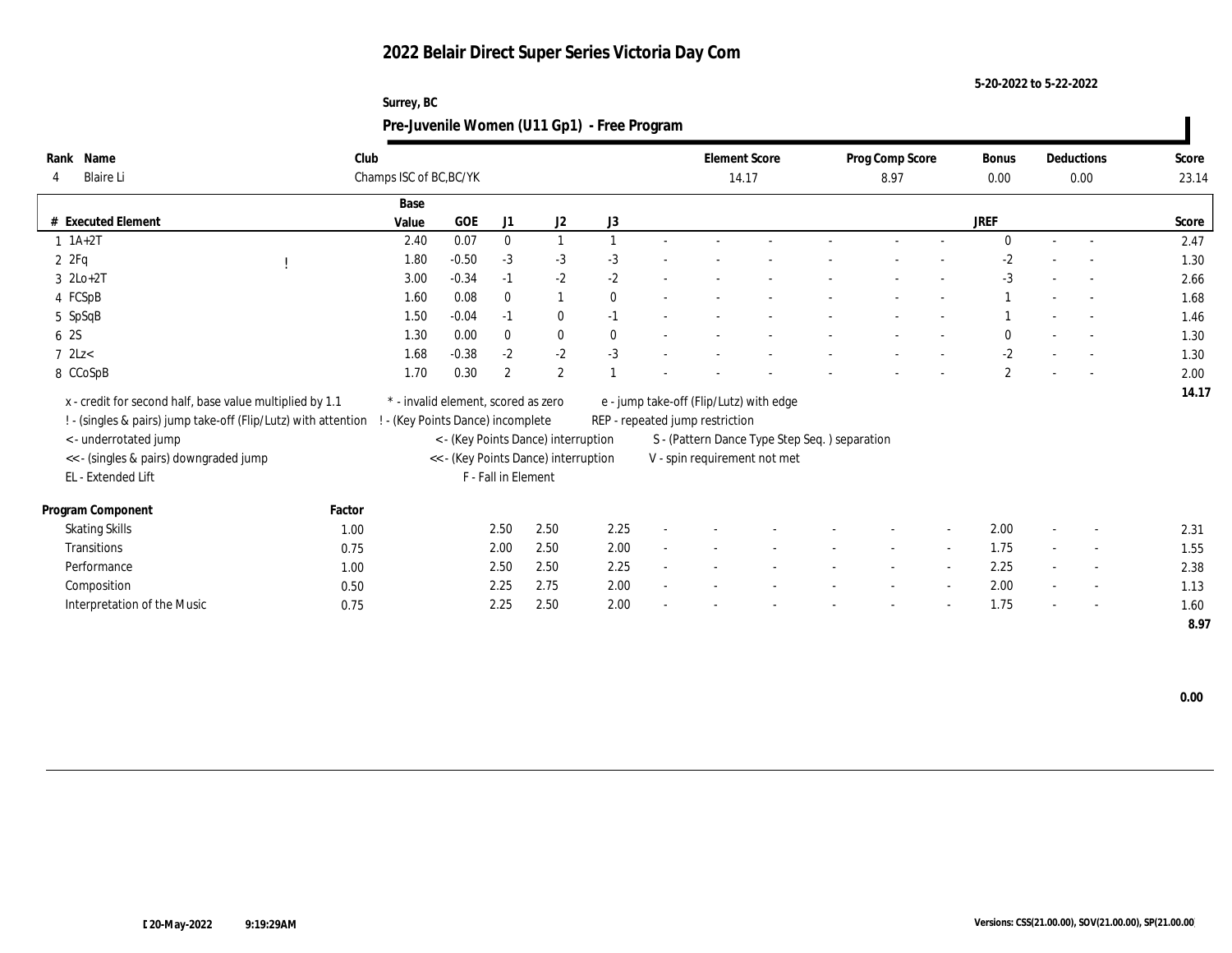**Surrey, BC**

**5-20-2022 to 5-22-2022**

|                                                                |        |                                     |         |                     |                                      | Pre-Juvenile Women (U11 Gp1) - Free Program |                                 |                                               |                          |                          |                      |                          |                |
|----------------------------------------------------------------|--------|-------------------------------------|---------|---------------------|--------------------------------------|---------------------------------------------|---------------------------------|-----------------------------------------------|--------------------------|--------------------------|----------------------|--------------------------|----------------|
| Rank Name<br><b>Sydney Price</b><br>5                          | Club   | Kelowna FSC, BC/YK                  |         |                     |                                      |                                             | 11.49                           | <b>Element Score</b>                          | Prog Comp Score<br>10.70 |                          | <b>Bonus</b><br>0.00 | Deductions<br>0.20       | Score<br>21.99 |
| # Executed Element                                             |        | Base<br>Value                       | GOE     | J1                  | J2                                   | J3                                          |                                 |                                               |                          |                          | <b>JREF</b>          |                          | Score          |
| $1 \t1A+2T$                                                    |        | 2.40                                | 0.00    | $\mathbf{0}$        | $\mathbf{0}$                         | $\mathbf{0}$                                |                                 |                                               |                          |                          | $\Omega$             | $\overline{a}$           | 2.40           |
| $2$ 1Lz                                                        |        | 0.60                                | 0.06    | $\mathbf{0}$        |                                      |                                             |                                 |                                               |                          |                          | $\overline{2}$       | $\overline{a}$           | 0.66           |
| 3 2S                                                           |        | 1.30                                | 0.00    | $\mathbf{0}$        | $\bf{0}$                             |                                             |                                 |                                               |                          |                          |                      |                          | 1.30           |
| $4$ 1F+2Lo<<                                                   |        | 1.00                                | $-0.25$ | $-5$                | $-5$                                 | $-5$                                        |                                 |                                               |                          |                          | $-5$                 | $\sim$                   | 0.75           |
| 5 CCoSpB                                                       |        | 1.70                                | 0.21    | $\mathbf{0}$        |                                      | $\overline{2}$                              |                                 |                                               |                          |                          | $\mathbf{2}$         | $\overline{a}$           | 1.91           |
| 6 SpSqB                                                        |        | 1.50                                | 0.11    |                     | $\bf{0}$                             |                                             |                                 |                                               |                          |                          |                      | $\overline{\phantom{a}}$ | 1.61           |
| 72T                                                            |        | 1.30                                | 0.00    | $\mathbf{0}$        | $\bf{0}$                             |                                             |                                 |                                               |                          |                          | $\Omega$             |                          | 1.30           |
| 8 FCSpB                                                        |        | 1.60                                | $-0.04$ | $\theta$            | $\theta$                             | $-1$                                        |                                 |                                               |                          |                          | $\mathbf{0}$         | $\sim$                   | 1.56           |
| x - credit for second half, base value multiplied by 1.1       |        | * - invalid element, scored as zero |         |                     |                                      |                                             |                                 | e - jump take-off (Flip/Lutz) with edge       |                          |                          |                      |                          | 11.49          |
| ! - (singles & pairs) jump take-off (Flip/Lutz) with attention |        | - (Key Points Dance) incomplete     |         |                     |                                      |                                             | REP - repeated jump restriction |                                               |                          |                          |                      |                          |                |
| <- underrotated jump                                           |        |                                     |         |                     | < - (Key Points Dance) interruption  |                                             |                                 | S - (Pattern Dance Type Step Seq.) separation |                          |                          |                      |                          |                |
| << - (singles & pairs) downgraded jump                         |        |                                     |         |                     | << - (Key Points Dance) interruption |                                             |                                 | V - spin requirement not met                  |                          |                          |                      |                          |                |
| EL - Extended Lift                                             |        |                                     |         | F - Fall in Element |                                      |                                             |                                 |                                               |                          |                          |                      |                          |                |
| Program Component                                              | Factor |                                     |         |                     |                                      |                                             |                                 |                                               |                          |                          |                      |                          |                |
| <b>Skating Skills</b>                                          | 1.00   |                                     |         | 2.50                | 2.50                                 | 2.25                                        |                                 |                                               |                          | $\overline{\phantom{a}}$ | 2.50                 |                          | 2.44           |
| Transitions                                                    | 0.75   |                                     |         | 2.75                | 3.00                                 | 2.50                                        |                                 |                                               |                          | $\sim$                   | 3.25                 | $\sim$                   | 2.16           |
| Performance                                                    | 1.00   |                                     |         | 2.50                | 2.75                                 | 2.50                                        |                                 |                                               | $\overline{\phantom{a}}$ | $\sim$                   | 2.75                 | $\sim$                   | 2.63           |
| Composition                                                    | 0.50   |                                     |         | 3.00                | 2.75                                 | 2.50                                        |                                 |                                               |                          | $\sim$                   | 3.00                 | $\overline{\phantom{a}}$ | 1.41           |
| Interpretation of the Music                                    | 0.75   |                                     |         | 2.75                | 2.75                                 | 2.75                                        |                                 |                                               |                          |                          | 2.75                 |                          | 2.06           |
|                                                                |        |                                     |         |                     |                                      |                                             |                                 |                                               |                          |                          |                      |                          | 10.70          |
|                                                                |        |                                     |         |                     |                                      |                                             |                                 |                                               |                          |                          |                      |                          |                |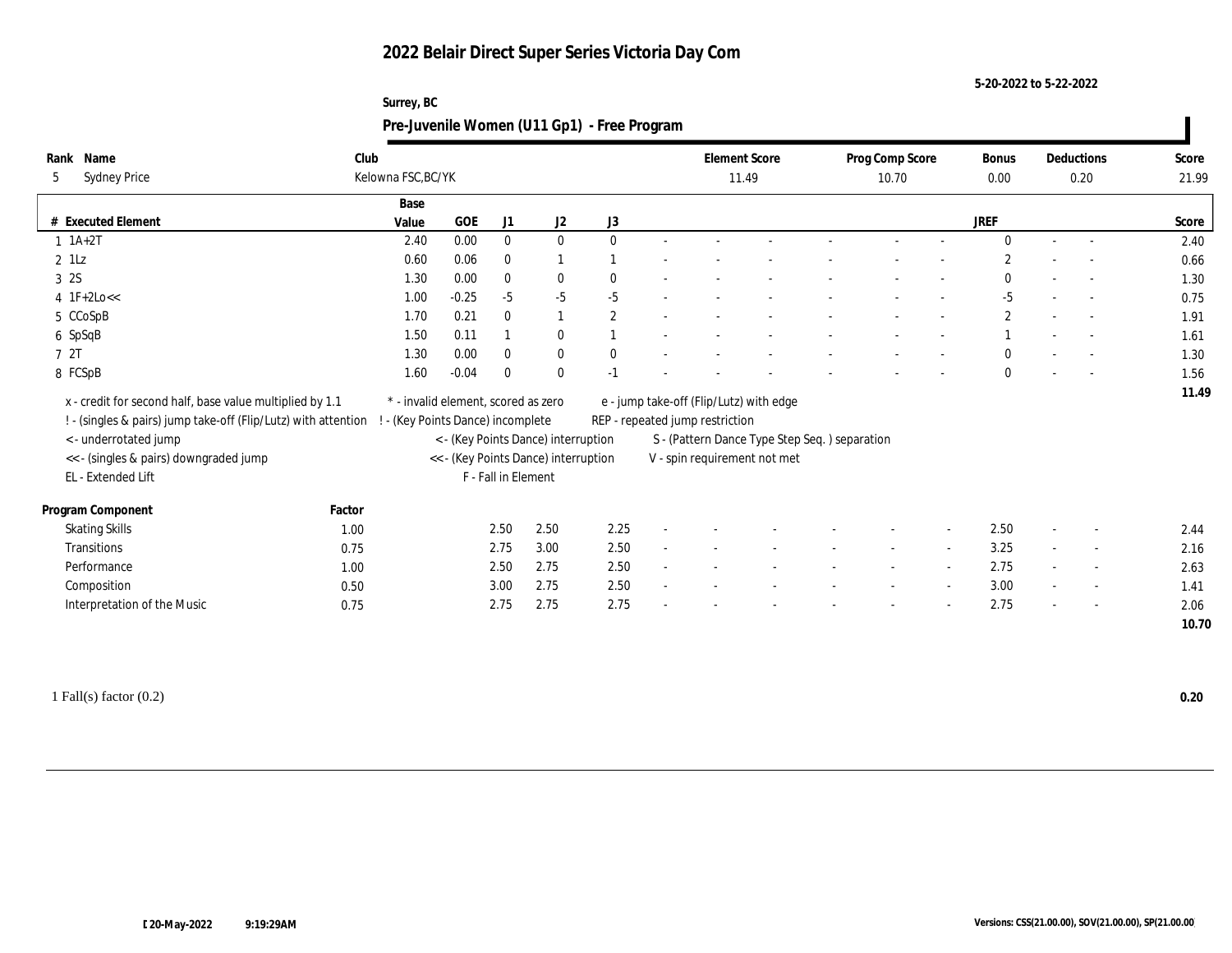**Surrey, BC**

**5-20-2022 to 5-22-2022**

|                                                                |        | Pre-Juvenile Women (U11 Gp1) - Free Program |         |                     |                                      |              |                                               |  |                 |                          |              |        |                          |       |
|----------------------------------------------------------------|--------|---------------------------------------------|---------|---------------------|--------------------------------------|--------------|-----------------------------------------------|--|-----------------|--------------------------|--------------|--------|--------------------------|-------|
| Rank Name                                                      | Club   |                                             |         |                     |                                      |              | <b>Element Score</b>                          |  | Prog Comp Score |                          | <b>Bonus</b> |        | Deductions               | Score |
| Violet Adamson<br>-6                                           |        | Champs ISC of BC, BC/YK                     |         |                     |                                      |              | 13.65                                         |  | 8.17            |                          | 0.00         |        | 0.00                     | 21.82 |
|                                                                |        | Base                                        |         |                     |                                      |              |                                               |  |                 |                          |              |        |                          |       |
| # Executed Element                                             |        | Value                                       | GOE     | J1                  | J2                                   | J3           |                                               |  |                 |                          | <b>JREF</b>  |        |                          | Score |
| $1 \ 1A+2T$                                                    |        | 2.40                                        | $-0.03$ | $\mathbf{0}$        | $\mathbf{0}$                         | $-1$         |                                               |  |                 |                          | $\theta$     | $\sim$ | $\sim$                   | 2.37  |
| 2Z                                                             |        | 1.80                                        | $-0.09$ | $\theta$            | $\bf{0}$                             | $-1$         |                                               |  |                 |                          |              |        |                          | 1.71  |
| 3 FCSpB                                                        |        | 1.60                                        | $-0.28$ | $-2$                | $-2$                                 | $-3$         |                                               |  |                 |                          | $\theta$     |        |                          | 1.32  |
| $4$ $2\text{L}z$                                               |        | 2.10                                        | $-0.21$ | $-1$                | $-1$                                 | $\mathbf{0}$ |                                               |  |                 |                          | $-2$         |        |                          | 1.89  |
| 5 2Lo                                                          |        | 1.70                                        | $-0.04$ | $\theta$            | $\mathbf{0}$                         | $\mathbf{0}$ |                                               |  |                 |                          | $-1$         |        | $\overline{\phantom{a}}$ | 1.66  |
| 6 SpSqB                                                        |        | 1.50                                        | 0.00    | $\theta$            | $\mathbf{0}$                         | $\mathbf{0}$ |                                               |  |                 |                          | $\mathbf{0}$ |        | $\sim$                   | 1.50  |
| $72S+1Lo$                                                      |        | 1.80                                        | 0.00    | $\Omega$            | $\bf{0}$                             | 0            |                                               |  |                 |                          | $\theta$     |        | $\sim$                   | 1.80  |
| 8 CCoSpB                                                       |        | 1.70                                        | $-0.30$ | $-2$                | $-1$                                 | $-3$         |                                               |  |                 |                          |              |        |                          | 1.40  |
| x - credit for second half, base value multiplied by 1.1       |        | * - invalid element, scored as zero         |         |                     |                                      |              | e - jump take-off (Flip/Lutz) with edge       |  |                 |                          |              |        |                          | 13.65 |
| ! - (singles & pairs) jump take-off (Flip/Lutz) with attention |        | - (Key Points Dance) incomplete             |         |                     |                                      |              | REP - repeated jump restriction               |  |                 |                          |              |        |                          |       |
| <- underrotated jump                                           |        |                                             |         |                     | < - (Key Points Dance) interruption  |              | S - (Pattern Dance Type Step Seq.) separation |  |                 |                          |              |        |                          |       |
| << - (singles & pairs) downgraded jump                         |        |                                             |         |                     | << - (Key Points Dance) interruption |              | V - spin requirement not met                  |  |                 |                          |              |        |                          |       |
| EL - Extended Lift                                             |        |                                             |         | F - Fall in Element |                                      |              |                                               |  |                 |                          |              |        |                          |       |
|                                                                |        |                                             |         |                     |                                      |              |                                               |  |                 |                          |              |        |                          |       |
| Program Component                                              | Factor |                                             |         |                     |                                      |              |                                               |  |                 |                          |              |        |                          |       |
| <b>Skating Skills</b>                                          | 1.00   |                                             |         | 2.25                | 2.25                                 | 2.00         |                                               |  |                 | $\overline{\phantom{a}}$ | 2.00         |        |                          | 2.13  |
| Transitions                                                    | 0.75   |                                             |         | 2.75                | 2.00                                 | 1.75         |                                               |  |                 | $\sim$                   | 1.75         |        |                          | 1.55  |
| Performance                                                    | 1.00   |                                             |         | 2.50                | 2.00                                 | 1.75         |                                               |  |                 | $\sim$                   | 2.00         |        | $\sim$                   | 2.06  |
| Composition                                                    | 0.50   |                                             |         | 2.50                | 2.00                                 | 1.75         |                                               |  |                 | $\sim$                   | 2.25         |        | $\overline{a}$           | 1.07  |
| Interpretation of the Music                                    | 0.75   |                                             |         | 2.00                | 1.75                                 | 1.50         |                                               |  |                 |                          | 2.00         |        |                          | 1.36  |
|                                                                |        |                                             |         |                     |                                      |              |                                               |  |                 |                          |              |        |                          | 8.17  |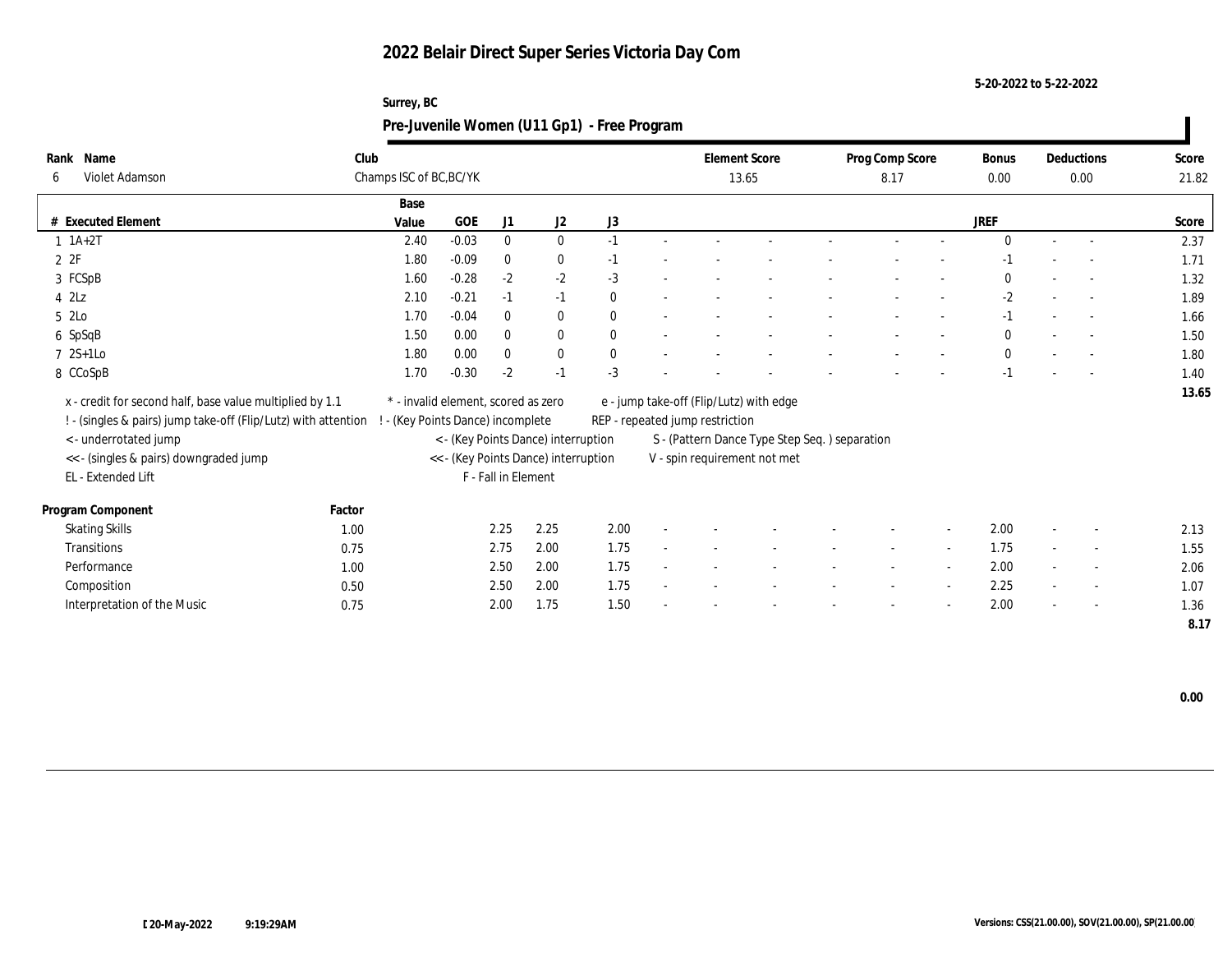**Surrey, BC**

**5-20-2022 to 5-22-2022**

| Rank Name<br>Jia Grossman                                      | Club   | Coquitlam SC, BC/YK                 |         |                     |                                      |              | <b>Element Score</b><br>12.32           |                                               | Prog Comp Score<br>9.30 |                          | <b>Bonus</b><br>0.00 | Deductions<br>0.00       | Score<br>21.62 |
|----------------------------------------------------------------|--------|-------------------------------------|---------|---------------------|--------------------------------------|--------------|-----------------------------------------|-----------------------------------------------|-------------------------|--------------------------|----------------------|--------------------------|----------------|
|                                                                |        | Base                                |         |                     |                                      |              |                                         |                                               |                         |                          |                      |                          |                |
| # Executed Element                                             |        | Value                               | GOE     | J1                  | J2                                   | J3           |                                         |                                               |                         |                          | <b>JREF</b>          |                          | Score          |
| 1 SpSqB                                                        |        | 1.50                                | 0.30    | $\mathbf{2}$        | $\mathbf{2}$                         |              |                                         |                                               |                         |                          | 3                    |                          | 1.80           |
| $2 1A+2T$                                                      |        | 2.40                                | 0.07    | $\theta$            | $\bf{0}$                             |              |                                         |                                               |                         |                          |                      |                          | 2.47           |
| $3 \ 2S+2Lo<$                                                  |        | 2.66                                | $-0.38$ | $-3$                | $-2$                                 | $-3$         |                                         |                                               |                         |                          | $-3$                 |                          | 2.28           |
| 4 FCSpB                                                        |        | 1.60                                | $-0.08$ | $-1$                | $\bf{0}$                             | $\mathbf{0}$ |                                         |                                               |                         |                          |                      | $\sim$                   | 1.52           |
| $5$ 2Lz $<<$                                                   |        | 0.60                                | $-0.21$ | $-3$                | $-4$                                 | $-4$         |                                         |                                               |                         |                          | $-3$                 |                          | 0.39           |
| 62Fq                                                           |        | 1.80                                | $-0.50$ | $-3$                | $-3$                                 | $-3$         |                                         |                                               |                         |                          | $-2$                 |                          | 1.30           |
| 7 2Lo                                                          |        | 1.70                                | $-0.26$ | $-2$                | $-1$                                 | $-1$         |                                         |                                               |                         |                          | $-2$                 | $\overline{\phantom{a}}$ | 1.44           |
| 8 CCoSpB (V)                                                   |        | 1.28                                | $-0.16$ | $-2$                | $-1$                                 | $-2$         |                                         |                                               |                         |                          | $\mathbf{0}$         | $\sim$                   | 1.12           |
| x - credit for second half, base value multiplied by 1.1       |        | * - invalid element, scored as zero |         |                     |                                      |              | e - jump take-off (Flip/Lutz) with edge |                                               |                         |                          |                      |                          | 12.32          |
| ! - (singles & pairs) jump take-off (Flip/Lutz) with attention |        | - (Key Points Dance) incomplete     |         |                     |                                      |              | REP - repeated jump restriction         |                                               |                         |                          |                      |                          |                |
| <- underrotated jump                                           |        |                                     |         |                     | < - (Key Points Dance) interruption  |              |                                         | S - (Pattern Dance Type Step Seq.) separation |                         |                          |                      |                          |                |
| << - (singles & pairs) downgraded jump                         |        |                                     |         |                     | << - (Key Points Dance) interruption |              |                                         | V - spin requirement not met                  |                         |                          |                      |                          |                |
| EL - Extended Lift                                             |        |                                     |         | F - Fall in Element |                                      |              |                                         |                                               |                         |                          |                      |                          |                |
|                                                                |        |                                     |         |                     |                                      |              |                                         |                                               |                         |                          |                      |                          |                |
| Program Component                                              | Factor |                                     |         |                     |                                      |              |                                         |                                               |                         |                          |                      |                          |                |
| <b>Skating Skills</b>                                          | 1.00   |                                     |         | 2.25                | 2.50                                 | 2.25         |                                         |                                               |                         | $\overline{\phantom{a}}$ | 2.50                 |                          | 2.38           |
| Transitions                                                    | 0.75   |                                     |         | 1.75                | 2.75                                 | 1.75         |                                         |                                               |                         | $\sim$                   | 2.25                 | $\sim$                   | 1.60           |
| Performance                                                    | 1.00   |                                     |         | 2.25                | 2.75                                 | 2.50         |                                         |                                               |                         | $\sim$                   | 2.50                 |                          | 2.50           |
| Composition                                                    | 0.50   |                                     |         | 2.00                | 2.75                                 | 2.00         |                                         |                                               |                         | $\overline{\phantom{a}}$ | 2.25                 | $\overline{\phantom{a}}$ | 1.13           |
| Interpretation of the Music                                    | 0.75   |                                     |         | 2.25                | 2.50                                 | 2.00         |                                         |                                               |                         |                          | 2.25                 |                          | 1.69           |
|                                                                |        |                                     |         |                     |                                      |              |                                         |                                               |                         |                          |                      |                          | 9.30           |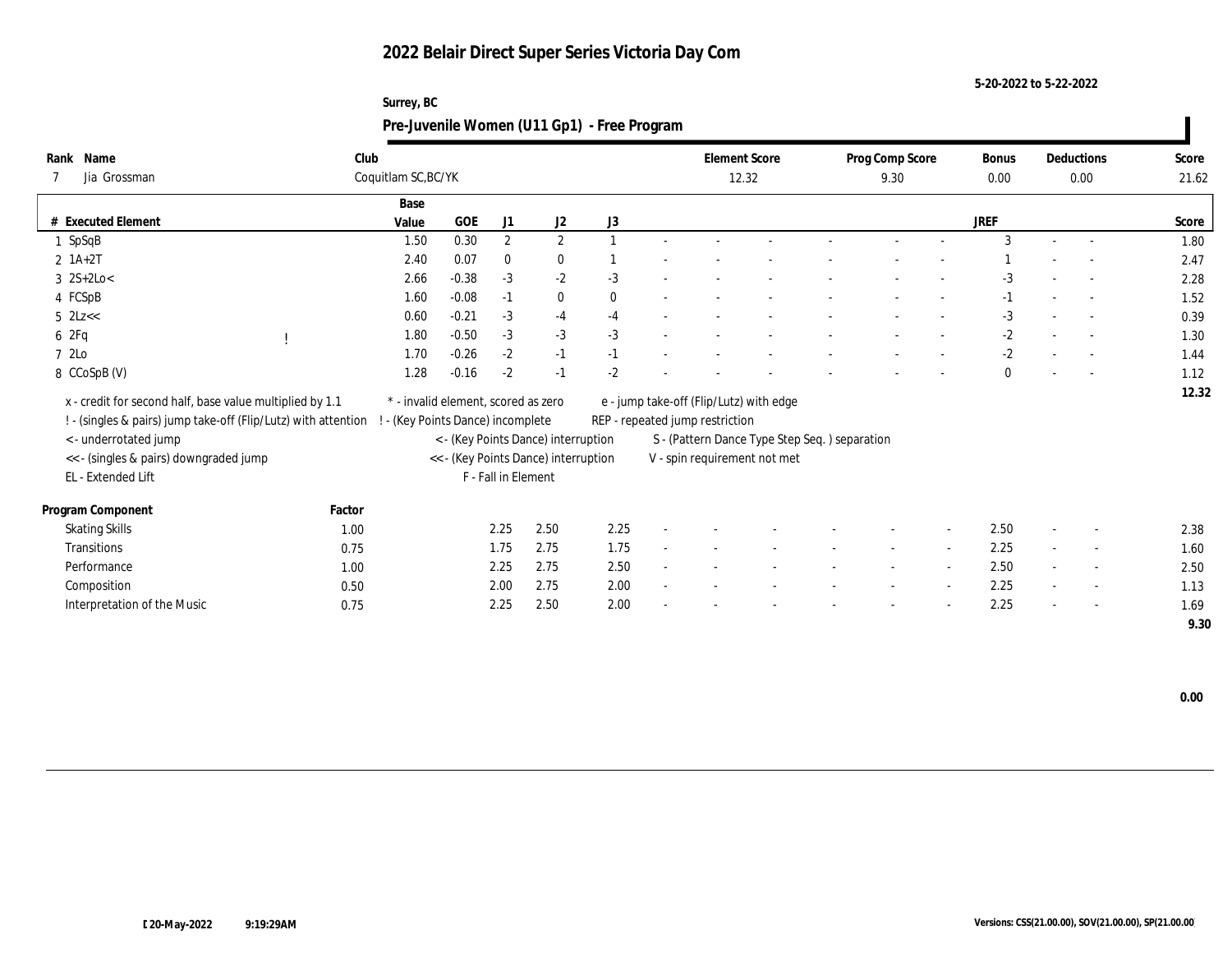**Surrey, BC**

**5-20-2022 to 5-22-2022**

| <b>Element Score</b><br>Club<br>Prog Comp Score<br>Deductions<br>Score<br><b>Bonus</b><br>Ella Girard<br>Connaught SC, BC/YK<br>10.23<br>0.00<br>20.23<br>10.20<br>0.20<br>Base<br># Executed Element<br>GOE<br>J3<br><b>JREF</b><br>J1<br>J <sub>2</sub><br>Value<br>Score<br>$1 \ 2S+1T$<br>0.03<br>$\bf{0}$<br>1.70<br>$\bf{0}$<br>$\mathbf{0}$<br>1.73<br>0.50<br>$-0.19$<br>$-3$<br>$-4$<br>$-4$<br>0.31<br>-4<br>$\overline{a}$<br>1.36<br>$-0.68$<br>$-5$<br>$-5$<br>$-5$<br>$-5$<br>0.68<br>4 CCoSpB<br>0.17<br>$\mathbf{2}$<br>1.70<br>$\mathbf{0}$<br>1.87<br>$\overline{\phantom{a}}$<br>$-0.20$<br>1.30<br>$-2$<br>$-2$<br>$-1$<br>1.10<br>$-1$<br>$\overline{\phantom{a}}$<br>6 FCSpB<br>$-0.08$<br>1.60<br>$\mathbf{0}$<br>$\mathbf{0}$<br>1.52<br>$-1$<br>$-1$<br>$\overline{\phantom{a}}$<br>0.34<br>$\mathbf{2}$<br>7 SpSqB<br>1.50<br>$\overline{2}$<br>1.84<br>0.08<br>1.10<br>1.18<br>$\sim$<br>x - credit for second half, base value multiplied by 1.1<br>e - jump take-off (Flip/Lutz) with edge<br>* - invalid element, scored as zero<br>! - (singles & pairs) jump take-off (Flip/Lutz) with attention<br>- (Key Points Dance) incomplete<br>REP - repeated jump restriction<br>< - underrotated jump<br>< - (Key Points Dance) interruption<br>S - (Pattern Dance Type Step Seq.) separation<br><< - (singles & pairs) downgraded jump<br><< - (Key Points Dance) interruption<br>V - spin requirement not met<br>EL - Extended Lift<br>F - Fall in Element<br>Factor<br>2.50<br>2.50<br>2.25<br>2.00<br><b>Skating Skills</b><br>1.00<br>2.31<br>$\sim$<br>Transitions<br>2.75<br>2.75<br>2.50<br>2.50<br>0.75<br>1.97<br>$\sim$<br>$\sim$<br>Performance<br>2.50<br>2.50<br>2.75<br>2.75<br>2.63<br>1.00<br>$\overline{\phantom{a}}$<br>$\overline{\phantom{a}}$<br>$\overline{\phantom{a}}$<br>$\sim$<br>3.00<br>2.75<br>Composition<br>3.00<br>2.50<br>0.50<br>1.41<br>$\sim$<br>Interpretation of the Music<br>0.75<br>2.75<br>2.75<br>2.25<br>2.25<br>1.88 |                    |  |  | Pre-Juvenile Women (U11 Gp1) - Free Program |  |  |  |  |  |
|---------------------------------------------------------------------------------------------------------------------------------------------------------------------------------------------------------------------------------------------------------------------------------------------------------------------------------------------------------------------------------------------------------------------------------------------------------------------------------------------------------------------------------------------------------------------------------------------------------------------------------------------------------------------------------------------------------------------------------------------------------------------------------------------------------------------------------------------------------------------------------------------------------------------------------------------------------------------------------------------------------------------------------------------------------------------------------------------------------------------------------------------------------------------------------------------------------------------------------------------------------------------------------------------------------------------------------------------------------------------------------------------------------------------------------------------------------------------------------------------------------------------------------------------------------------------------------------------------------------------------------------------------------------------------------------------------------------------------------------------------------------------------------------------------------------------------------------------------------------------------------------------------------------------------------------------------------------------------------------------|--------------------|--|--|---------------------------------------------|--|--|--|--|--|
| 10.23<br>10.20                                                                                                                                                                                                                                                                                                                                                                                                                                                                                                                                                                                                                                                                                                                                                                                                                                                                                                                                                                                                                                                                                                                                                                                                                                                                                                                                                                                                                                                                                                                                                                                                                                                                                                                                                                                                                                                                                                                                                                              | Rank Name<br>8     |  |  |                                             |  |  |  |  |  |
|                                                                                                                                                                                                                                                                                                                                                                                                                                                                                                                                                                                                                                                                                                                                                                                                                                                                                                                                                                                                                                                                                                                                                                                                                                                                                                                                                                                                                                                                                                                                                                                                                                                                                                                                                                                                                                                                                                                                                                                             |                    |  |  |                                             |  |  |  |  |  |
|                                                                                                                                                                                                                                                                                                                                                                                                                                                                                                                                                                                                                                                                                                                                                                                                                                                                                                                                                                                                                                                                                                                                                                                                                                                                                                                                                                                                                                                                                                                                                                                                                                                                                                                                                                                                                                                                                                                                                                                             |                    |  |  |                                             |  |  |  |  |  |
|                                                                                                                                                                                                                                                                                                                                                                                                                                                                                                                                                                                                                                                                                                                                                                                                                                                                                                                                                                                                                                                                                                                                                                                                                                                                                                                                                                                                                                                                                                                                                                                                                                                                                                                                                                                                                                                                                                                                                                                             | $2 \text{ } 2F <<$ |  |  |                                             |  |  |  |  |  |
|                                                                                                                                                                                                                                                                                                                                                                                                                                                                                                                                                                                                                                                                                                                                                                                                                                                                                                                                                                                                                                                                                                                                                                                                                                                                                                                                                                                                                                                                                                                                                                                                                                                                                                                                                                                                                                                                                                                                                                                             | $3$ 2Lo $<$        |  |  |                                             |  |  |  |  |  |
|                                                                                                                                                                                                                                                                                                                                                                                                                                                                                                                                                                                                                                                                                                                                                                                                                                                                                                                                                                                                                                                                                                                                                                                                                                                                                                                                                                                                                                                                                                                                                                                                                                                                                                                                                                                                                                                                                                                                                                                             |                    |  |  |                                             |  |  |  |  |  |
|                                                                                                                                                                                                                                                                                                                                                                                                                                                                                                                                                                                                                                                                                                                                                                                                                                                                                                                                                                                                                                                                                                                                                                                                                                                                                                                                                                                                                                                                                                                                                                                                                                                                                                                                                                                                                                                                                                                                                                                             | 5 2S               |  |  |                                             |  |  |  |  |  |
|                                                                                                                                                                                                                                                                                                                                                                                                                                                                                                                                                                                                                                                                                                                                                                                                                                                                                                                                                                                                                                                                                                                                                                                                                                                                                                                                                                                                                                                                                                                                                                                                                                                                                                                                                                                                                                                                                                                                                                                             |                    |  |  |                                             |  |  |  |  |  |
|                                                                                                                                                                                                                                                                                                                                                                                                                                                                                                                                                                                                                                                                                                                                                                                                                                                                                                                                                                                                                                                                                                                                                                                                                                                                                                                                                                                                                                                                                                                                                                                                                                                                                                                                                                                                                                                                                                                                                                                             |                    |  |  |                                             |  |  |  |  |  |
|                                                                                                                                                                                                                                                                                                                                                                                                                                                                                                                                                                                                                                                                                                                                                                                                                                                                                                                                                                                                                                                                                                                                                                                                                                                                                                                                                                                                                                                                                                                                                                                                                                                                                                                                                                                                                                                                                                                                                                                             | 8 1A               |  |  |                                             |  |  |  |  |  |
|                                                                                                                                                                                                                                                                                                                                                                                                                                                                                                                                                                                                                                                                                                                                                                                                                                                                                                                                                                                                                                                                                                                                                                                                                                                                                                                                                                                                                                                                                                                                                                                                                                                                                                                                                                                                                                                                                                                                                                                             |                    |  |  |                                             |  |  |  |  |  |
|                                                                                                                                                                                                                                                                                                                                                                                                                                                                                                                                                                                                                                                                                                                                                                                                                                                                                                                                                                                                                                                                                                                                                                                                                                                                                                                                                                                                                                                                                                                                                                                                                                                                                                                                                                                                                                                                                                                                                                                             |                    |  |  |                                             |  |  |  |  |  |
|                                                                                                                                                                                                                                                                                                                                                                                                                                                                                                                                                                                                                                                                                                                                                                                                                                                                                                                                                                                                                                                                                                                                                                                                                                                                                                                                                                                                                                                                                                                                                                                                                                                                                                                                                                                                                                                                                                                                                                                             |                    |  |  |                                             |  |  |  |  |  |
|                                                                                                                                                                                                                                                                                                                                                                                                                                                                                                                                                                                                                                                                                                                                                                                                                                                                                                                                                                                                                                                                                                                                                                                                                                                                                                                                                                                                                                                                                                                                                                                                                                                                                                                                                                                                                                                                                                                                                                                             | Program Component  |  |  |                                             |  |  |  |  |  |
|                                                                                                                                                                                                                                                                                                                                                                                                                                                                                                                                                                                                                                                                                                                                                                                                                                                                                                                                                                                                                                                                                                                                                                                                                                                                                                                                                                                                                                                                                                                                                                                                                                                                                                                                                                                                                                                                                                                                                                                             |                    |  |  |                                             |  |  |  |  |  |
|                                                                                                                                                                                                                                                                                                                                                                                                                                                                                                                                                                                                                                                                                                                                                                                                                                                                                                                                                                                                                                                                                                                                                                                                                                                                                                                                                                                                                                                                                                                                                                                                                                                                                                                                                                                                                                                                                                                                                                                             |                    |  |  |                                             |  |  |  |  |  |
|                                                                                                                                                                                                                                                                                                                                                                                                                                                                                                                                                                                                                                                                                                                                                                                                                                                                                                                                                                                                                                                                                                                                                                                                                                                                                                                                                                                                                                                                                                                                                                                                                                                                                                                                                                                                                                                                                                                                                                                             |                    |  |  |                                             |  |  |  |  |  |
|                                                                                                                                                                                                                                                                                                                                                                                                                                                                                                                                                                                                                                                                                                                                                                                                                                                                                                                                                                                                                                                                                                                                                                                                                                                                                                                                                                                                                                                                                                                                                                                                                                                                                                                                                                                                                                                                                                                                                                                             |                    |  |  |                                             |  |  |  |  |  |
|                                                                                                                                                                                                                                                                                                                                                                                                                                                                                                                                                                                                                                                                                                                                                                                                                                                                                                                                                                                                                                                                                                                                                                                                                                                                                                                                                                                                                                                                                                                                                                                                                                                                                                                                                                                                                                                                                                                                                                                             |                    |  |  |                                             |  |  |  |  |  |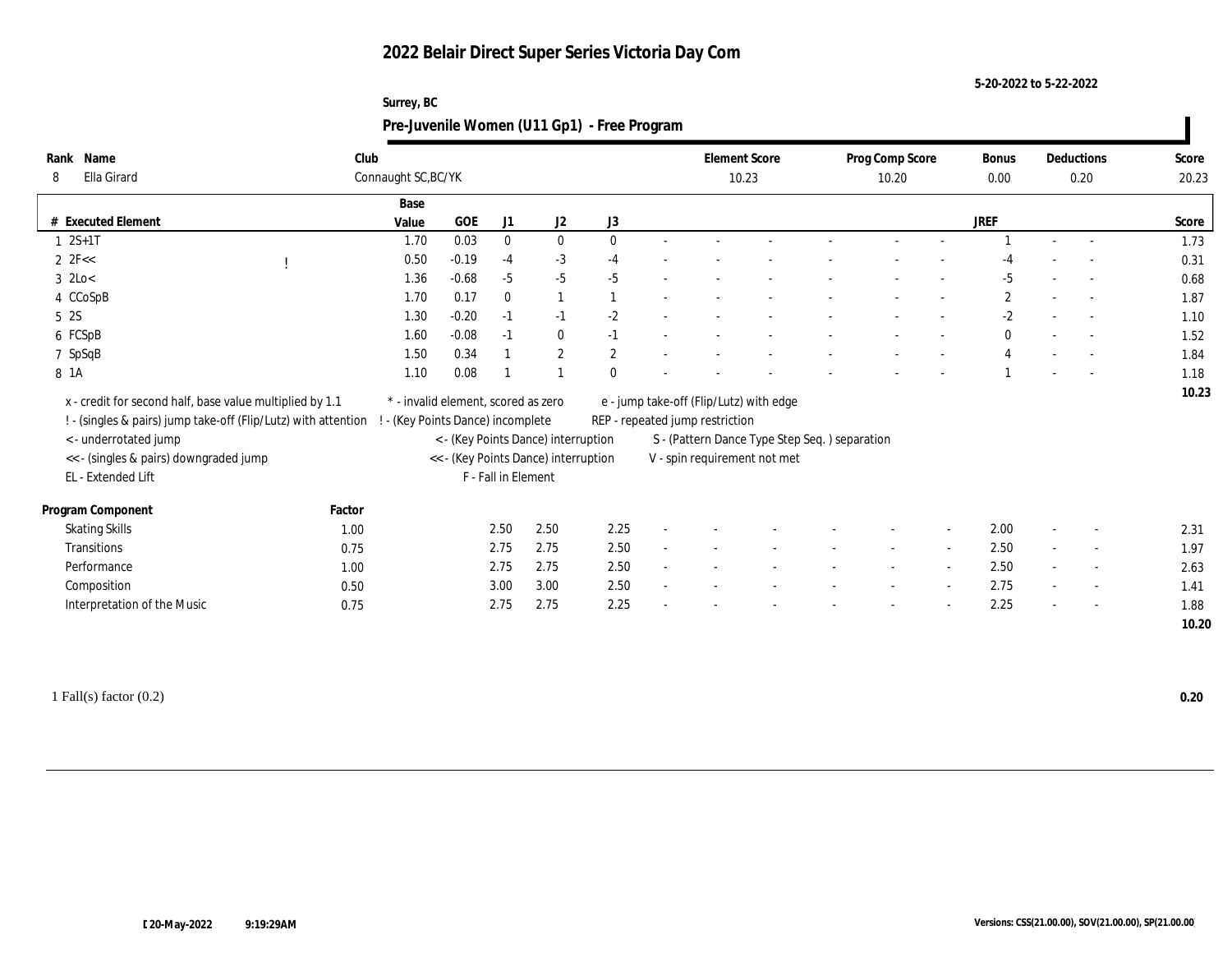**Surrey, BC**

**5-20-2022 to 5-22-2022**

|                                                                                                                            |        | Pre-Juvenile Women (U11 Gp1) - Free Program                              |         |                     |                                      |          |                                                                            |                                               |                          |                          |                      |                          |                |
|----------------------------------------------------------------------------------------------------------------------------|--------|--------------------------------------------------------------------------|---------|---------------------|--------------------------------------|----------|----------------------------------------------------------------------------|-----------------------------------------------|--------------------------|--------------------------|----------------------|--------------------------|----------------|
| Rank Name<br>Tia Lightfoot<br>9                                                                                            | Club   | Connaught SC, BC/YK                                                      |         |                     |                                      |          | <b>Element Score</b><br>10.19                                              |                                               | Prog Comp Score<br>9.11  |                          | <b>Bonus</b><br>0.00 | Deductions<br>0.20       | Score<br>19.10 |
| # Executed Element                                                                                                         |        | Base<br>Value                                                            | GOE     | J1                  | J <sub>2</sub>                       | J3       |                                                                            |                                               |                          |                          | <b>JREF</b>          |                          | Score          |
| $1 \ 2S+1T$                                                                                                                |        | 1.70                                                                     | 0.00    | $\mathbf{0}$        | $\mathbf{0}$                         | $\Omega$ |                                                                            |                                               |                          |                          | $\Omega$             |                          | 1.70           |
| $2$ $2$ Lz<<                                                                                                               |        | 0.60                                                                     | $-0.23$ | $-4$                | $-4$                                 | $-4$     |                                                                            |                                               |                          |                          | $-3$                 |                          | 0.37           |
| 3 2Lo                                                                                                                      |        | 1.70                                                                     | $-0.13$ | $-1$                | $-1$                                 |          |                                                                            |                                               |                          |                          | -1                   | $\sim$                   | 1.57           |
| 4 FCSpB                                                                                                                    |        | 1.60                                                                     | 0.00    | $\mathbf{0}$        | $\mathbf{0}$                         | $\theta$ |                                                                            |                                               |                          |                          | $\bf{0}$             | $\sim$                   | 1.60           |
| 5 SpSqB                                                                                                                    |        | 1.50                                                                     | 0.15    |                     | $\mathbf{0}$                         |          |                                                                            |                                               |                          |                          | $\mathbf{2}$         | $\sim$                   | 1.65           |
| $6 \text{ } 2T <$                                                                                                          |        | 1.04                                                                     | $-0.52$ | $-5$                | $-5$                                 | $-5$     |                                                                            |                                               |                          |                          | $-5$                 | $\overline{\phantom{a}}$ | 0.52           |
| $7 1A+1T$                                                                                                                  |        | 1.50                                                                     | 0.00    | $\mathbf{0}$        | $\mathbf{0}$                         |          |                                                                            |                                               |                          |                          | $\bf{0}$             |                          | 1.50           |
| 8 CCoSpB (V)                                                                                                               |        | 1.28                                                                     | 0.00    | -1                  | $\mathbf{0}$                         |          |                                                                            |                                               |                          |                          | $\Omega$             | $\overline{\phantom{a}}$ | 1.28           |
| x - credit for second half, base value multiplied by 1.1<br>! - (singles & pairs) jump take-off (Flip/Lutz) with attention |        | * - invalid element, scored as zero<br>! - (Key Points Dance) incomplete |         |                     |                                      |          | e - jump take-off (Flip/Lutz) with edge<br>REP - repeated jump restriction |                                               |                          |                          |                      |                          | 10.19          |
| <- underrotated jump                                                                                                       |        |                                                                          |         |                     | < - (Key Points Dance) interruption  |          |                                                                            | S - (Pattern Dance Type Step Seq.) separation |                          |                          |                      |                          |                |
| << - (singles & pairs) downgraded jump<br>EL - Extended Lift                                                               |        |                                                                          |         | F - Fall in Element | << - (Key Points Dance) interruption |          | V - spin requirement not met                                               |                                               |                          |                          |                      |                          |                |
| Program Component                                                                                                          | Factor |                                                                          |         |                     |                                      |          |                                                                            |                                               |                          |                          |                      |                          |                |
| <b>Skating Skills</b>                                                                                                      | 1.00   |                                                                          |         | 2.25                | 2.25                                 | 2.25     |                                                                            |                                               |                          |                          | 1.75                 |                          | 2.13           |
| Transitions                                                                                                                | 0.75   |                                                                          |         | 2.50                | 2.50                                 | 2.50     |                                                                            |                                               | $\overline{\phantom{a}}$ | $\sim$                   | 2.50                 | $\sim$                   | 1.88           |
| Performance                                                                                                                | 1.00   |                                                                          |         | 2.50                | 2.25                                 | 2.25     |                                                                            |                                               |                          | $\sim$                   | 2.00                 |                          | 2.25           |
| Composition                                                                                                                | 0.50   |                                                                          |         | 2.50                | 2.50                                 | 2.50     |                                                                            |                                               |                          | $\overline{\phantom{a}}$ | 2.50                 | $\sim$                   | 1.25           |
| Interpretation of the Music                                                                                                | 0.75   |                                                                          |         | 2.25                | 2.00                                 | 2.25     |                                                                            |                                               |                          |                          | 2.00                 |                          | 1.60<br>9.11   |
|                                                                                                                            |        |                                                                          |         |                     |                                      |          |                                                                            |                                               |                          |                          |                      |                          |                |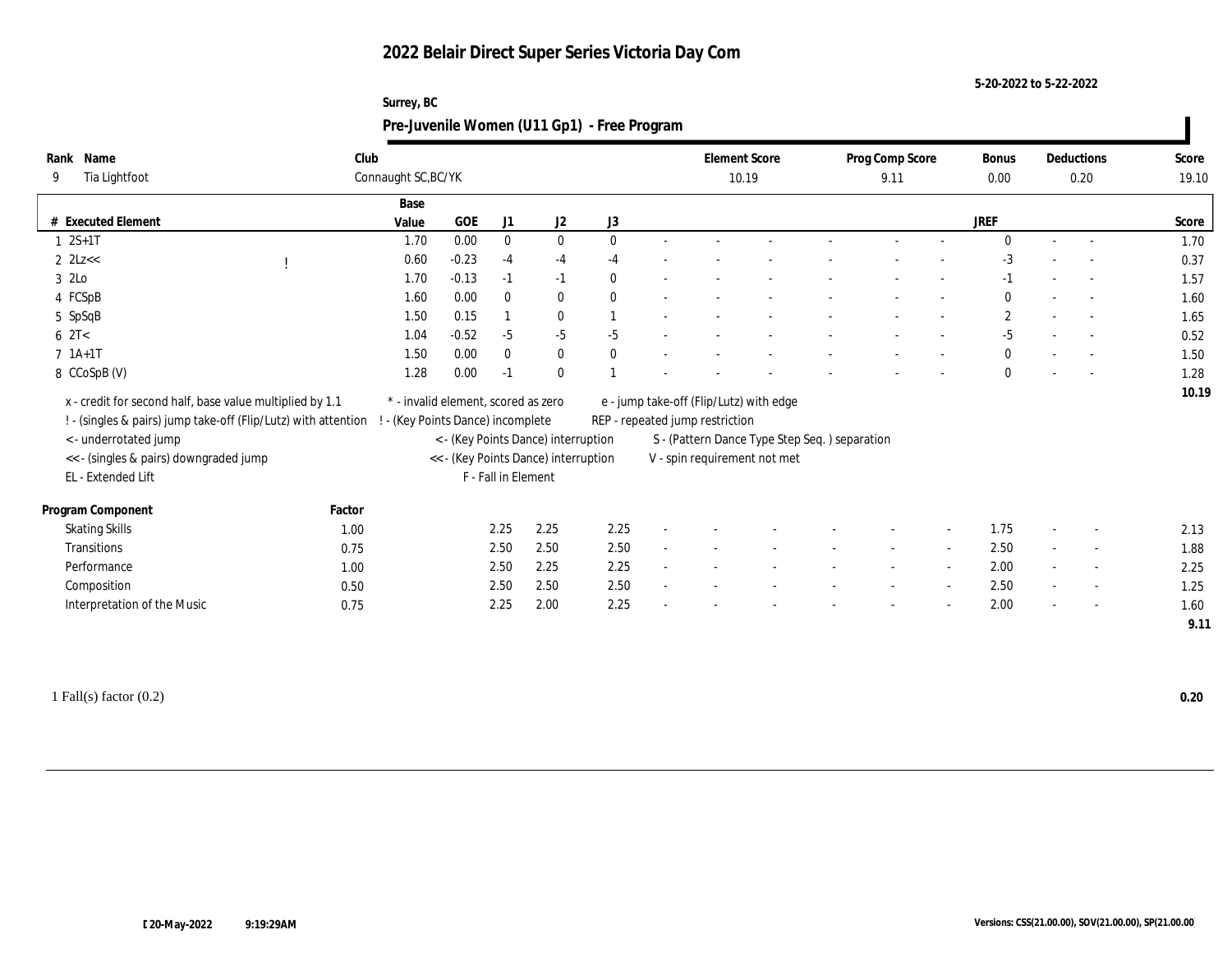**Surrey, BC**

**5-20-2022 to 5-22-2022**

| Rank Name<br>Ava Chan<br>10                                                                                                | Club   | Connaught SC, BC/YK                                                          |            |                     |                                      |      | 10.65                           | <b>Element Score</b>                          | Prog Comp Score<br>8.37 |                          | <b>Bonus</b><br>0.00 | Deductions<br>0.00       | Score<br>19.02 |
|----------------------------------------------------------------------------------------------------------------------------|--------|------------------------------------------------------------------------------|------------|---------------------|--------------------------------------|------|---------------------------------|-----------------------------------------------|-------------------------|--------------------------|----------------------|--------------------------|----------------|
|                                                                                                                            |        |                                                                              |            |                     |                                      |      |                                 |                                               |                         |                          |                      |                          |                |
| # Executed Element                                                                                                         |        | Base<br>Value                                                                | <b>GOE</b> | J1                  | J <sub>2</sub>                       | J3   |                                 |                                               |                         |                          | <b>JREF</b>          |                          | Score          |
| $1 \t1A+2T$                                                                                                                |        | 2.40                                                                         | $-0.26$    | $-2$                | $-2$                                 | $-2$ |                                 |                                               |                         |                          | $-2$                 |                          | 2.14           |
| $2 \text{ } 2 \text{ } F <<$                                                                                               |        | 0.50                                                                         | $-0.20$    | $-4$                | $-4$                                 | $-4$ |                                 |                                               |                         |                          | $-4$                 |                          | 0.30           |
| 3 FCSpB                                                                                                                    |        | 1.60                                                                         | $-0.12$    | $-1$                | $-1$                                 |      |                                 |                                               |                         |                          | $\theta$             | $\overline{\phantom{a}}$ | 1.48           |
| 4 SpSqB                                                                                                                    |        | 1.50                                                                         | 0.23       | $\overline{2}$      |                                      |      |                                 |                                               |                         |                          | $\mathbf{2}$         | $\sim$                   | 1.73           |
| 5 2S                                                                                                                       |        | 1.30                                                                         | $-0.13$    | $-1$                | $-1$                                 | $-1$ |                                 |                                               |                         |                          |                      |                          | 1.17           |
| $6$ 2Loq+1Lo                                                                                                               |        | 2.20                                                                         | $-0.30$    | $-2$                | $-2$                                 | $-2$ |                                 |                                               |                         |                          |                      |                          | 1.90           |
| $7$ 1Lz                                                                                                                    |        | 0.60                                                                         | 0.02       | $\boldsymbol{0}$    | $\bf{0}$                             | 0    |                                 |                                               |                         |                          |                      |                          | 0.62           |
| 8 CCoSpB (V)                                                                                                               |        | 1.28                                                                         | 0.03       | $\Omega$            | $\mathbf{0}$                         | 0    |                                 |                                               |                         |                          |                      |                          | 1.31           |
|                                                                                                                            |        |                                                                              |            |                     |                                      |      |                                 |                                               |                         |                          |                      |                          | 10.65          |
| x - credit for second half, base value multiplied by 1.1<br>! - (singles & pairs) jump take-off (Flip/Lutz) with attention |        | $^\ast$ - invalid element, scored as zero<br>- (Key Points Dance) incomplete |            |                     |                                      |      | REP - repeated jump restriction | e - jump take-off (Flip/Lutz) with edge       |                         |                          |                      |                          |                |
| < - underrotated jump                                                                                                      |        |                                                                              |            |                     | < - (Key Points Dance) interruption  |      |                                 | S - (Pattern Dance Type Step Seq.) separation |                         |                          |                      |                          |                |
| << - (singles & pairs) downgraded jump                                                                                     |        |                                                                              |            |                     | << - (Key Points Dance) interruption |      |                                 | V - spin requirement not met                  |                         |                          |                      |                          |                |
| EL - Extended Lift                                                                                                         |        |                                                                              |            | F - Fall in Element |                                      |      |                                 |                                               |                         |                          |                      |                          |                |
|                                                                                                                            |        |                                                                              |            |                     |                                      |      |                                 |                                               |                         |                          |                      |                          |                |
| Program Component                                                                                                          | Factor |                                                                              |            |                     |                                      |      |                                 |                                               |                         |                          |                      |                          |                |
| <b>Skating Skills</b>                                                                                                      | 1.00   |                                                                              |            | 2.25                | 2.25                                 | 2.00 |                                 |                                               |                         |                          | 2.25                 |                          | 2.19           |
| Transitions                                                                                                                | 0.75   |                                                                              |            | 2.00                | 2.00                                 | 1.75 |                                 |                                               |                         | $\sim$                   | 2.25                 |                          | 1.50           |
| Performance                                                                                                                | 1.00   |                                                                              |            | 2.25                | 2.25                                 | 2.25 |                                 |                                               |                         | $\overline{\phantom{a}}$ | 2.00                 |                          | 2.19           |
| Composition                                                                                                                | 0.50   |                                                                              |            | 2.25                | 2.00                                 | 2.00 |                                 |                                               |                         | $\sim$                   | 2.00                 | $\sim$                   | 1.03           |
| Interpretation of the Music                                                                                                | 0.75   |                                                                              |            | 2.00                | 2.00                                 | 1.75 |                                 |                                               |                         |                          | 2.00                 |                          | 1.46           |
|                                                                                                                            |        |                                                                              |            |                     |                                      |      |                                 |                                               |                         |                          |                      |                          | 8.37           |

 **0.00**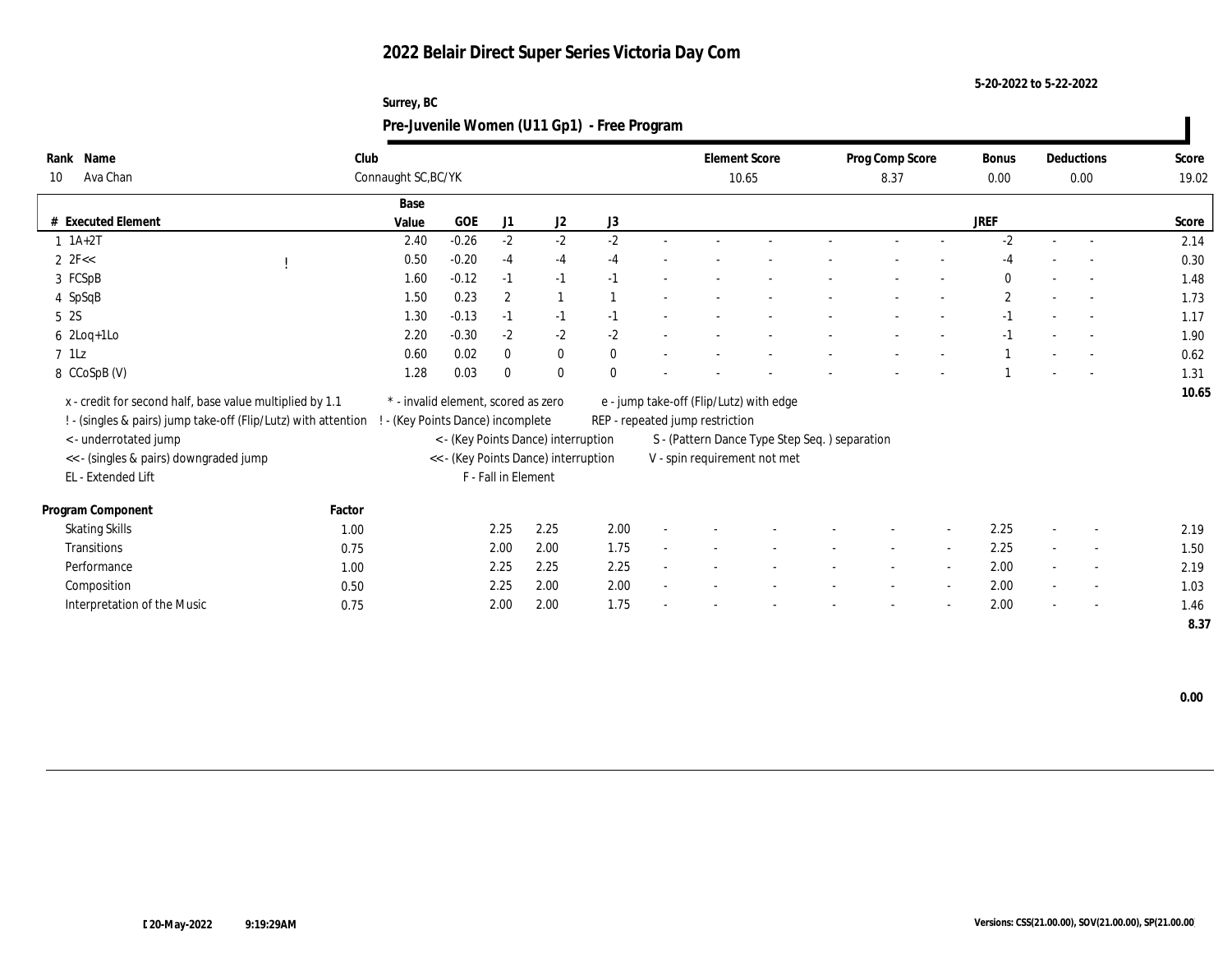**Surrey, BC**

**5-20-2022 to 5-22-2022**

|                                                                                                                            |        |                                                                        |              |                     |                                      | Pre-Juvenile Women (U11 Gp1) - Free Program |                                 |                                               |                         |                          |                      |                          |                |
|----------------------------------------------------------------------------------------------------------------------------|--------|------------------------------------------------------------------------|--------------|---------------------|--------------------------------------|---------------------------------------------|---------------------------------|-----------------------------------------------|-------------------------|--------------------------|----------------------|--------------------------|----------------|
| Rank Name<br>Nikita Ciesla<br>11                                                                                           | Club   | Coquitlam SC, BC/YK                                                    |              |                     |                                      |                                             |                                 | <b>Element Score</b><br>10.11                 | Prog Comp Score<br>8.67 |                          | <b>Bonus</b><br>0.00 | Deductions<br>0.20       | Score<br>18.58 |
| # Executed Element                                                                                                         |        | Base<br>Value                                                          | $_{\rm GOE}$ | J1                  | J2                                   | J3                                          |                                 |                                               |                         |                          | <b>JREF</b>          |                          | Score          |
| $1 \, 2S + 2Lo <$                                                                                                          |        | 2.66                                                                   | $-0.58$      | $-5$                | $-4$                                 | $-4$                                        |                                 |                                               |                         |                          | $-4$                 |                          | 2.08           |
| $2$ $2$ Lz<                                                                                                                |        | 1.68                                                                   | $-0.63$      | $-4$                | $-4$                                 | $-3$                                        |                                 |                                               |                         |                          | $-4$                 | $\overline{\phantom{a}}$ | 1.05           |
| 32Fq                                                                                                                       |        | 1.80                                                                   | $-0.36$      | $-2$                | $-2$                                 | $-2$                                        |                                 |                                               |                         |                          | $-2$                 | $\overline{\phantom{a}}$ | 1.44           |
| 4 CCoSpB (V)                                                                                                               |        | 1.28                                                                   | 0.16         |                     |                                      |                                             |                                 |                                               |                         |                          | $\mathbf{2}$         | $\sim$                   | 1.44           |
| 5 SpSqB                                                                                                                    |        | 1.50                                                                   | 0.04         | $\theta$            | $\bf{0}$                             |                                             |                                 |                                               |                         |                          |                      | $\overline{\phantom{a}}$ | 1.54           |
| 6 2Lo                                                                                                                      |        | 1.70                                                                   | $-0.09$      | $\mathbf{0}$        | $\bf{0}$                             |                                             |                                 |                                               |                         |                          | $-2$                 |                          | 1.61           |
| $7 1A+2T<<$                                                                                                                |        | 1.50                                                                   | $-0.55$      | $-5$                | $-5$                                 | $-5$                                        |                                 |                                               |                         |                          | $-5$                 | $\sim$                   | 0.95           |
| 8 FCSp                                                                                                                     |        | 0.00                                                                   |              |                     |                                      |                                             |                                 |                                               |                         |                          |                      |                          | 0.00           |
| x - credit for second half, base value multiplied by 1.1<br>! - (singles & pairs) jump take-off (Flip/Lutz) with attention |        | * - invalid element, scored as zero<br>- (Key Points Dance) incomplete |              |                     |                                      |                                             | REP - repeated jump restriction | e - jump take-off (Flip/Lutz) with edge       |                         |                          |                      |                          | 10.11          |
| <- underrotated jump                                                                                                       |        |                                                                        |              |                     | < - (Key Points Dance) interruption  |                                             |                                 | S - (Pattern Dance Type Step Seq.) separation |                         |                          |                      |                          |                |
| << - (singles & pairs) downgraded jump                                                                                     |        |                                                                        |              |                     | << - (Key Points Dance) interruption |                                             |                                 | V - spin requirement not met                  |                         |                          |                      |                          |                |
| EL - Extended Lift                                                                                                         |        |                                                                        |              | F - Fall in Element |                                      |                                             |                                 |                                               |                         |                          |                      |                          |                |
| Program Component                                                                                                          | Factor |                                                                        |              |                     |                                      |                                             |                                 |                                               |                         |                          |                      |                          |                |
| <b>Skating Skills</b>                                                                                                      | 1.00   |                                                                        |              | 2.50                | 2.25                                 | 2.00                                        |                                 |                                               |                         | $\overline{\phantom{a}}$ | 2.00                 |                          | 2.19           |
| Transitions                                                                                                                | 0.75   |                                                                        |              | 2.25                | 2.00                                 | 1.75                                        |                                 |                                               |                         | $\sim$                   | 2.00                 | $\overline{\phantom{a}}$ | 1.50           |
| Performance                                                                                                                | 1.00   |                                                                        |              | 2.50                | 2.25                                 | 2.00                                        |                                 |                                               |                         | $\overline{\phantom{a}}$ | 2.50                 | $\overline{\phantom{a}}$ | 2.31           |
| Composition                                                                                                                | 0.50   |                                                                        |              | 2.25                | 2.00                                 | 2.00                                        |                                 |                                               |                         | $\overline{\phantom{a}}$ | 2.00                 | $\overline{\phantom{a}}$ | 1.03           |
| Interpretation of the Music                                                                                                | 0.75   |                                                                        |              | 2.25                | 2.00                                 | 2.25                                        |                                 |                                               |                         | $\overline{\phantom{a}}$ | 2.25                 | $\overline{\phantom{a}}$ | 1.64           |
|                                                                                                                            |        |                                                                        |              |                     |                                      |                                             |                                 |                                               |                         |                          |                      |                          | 8.67           |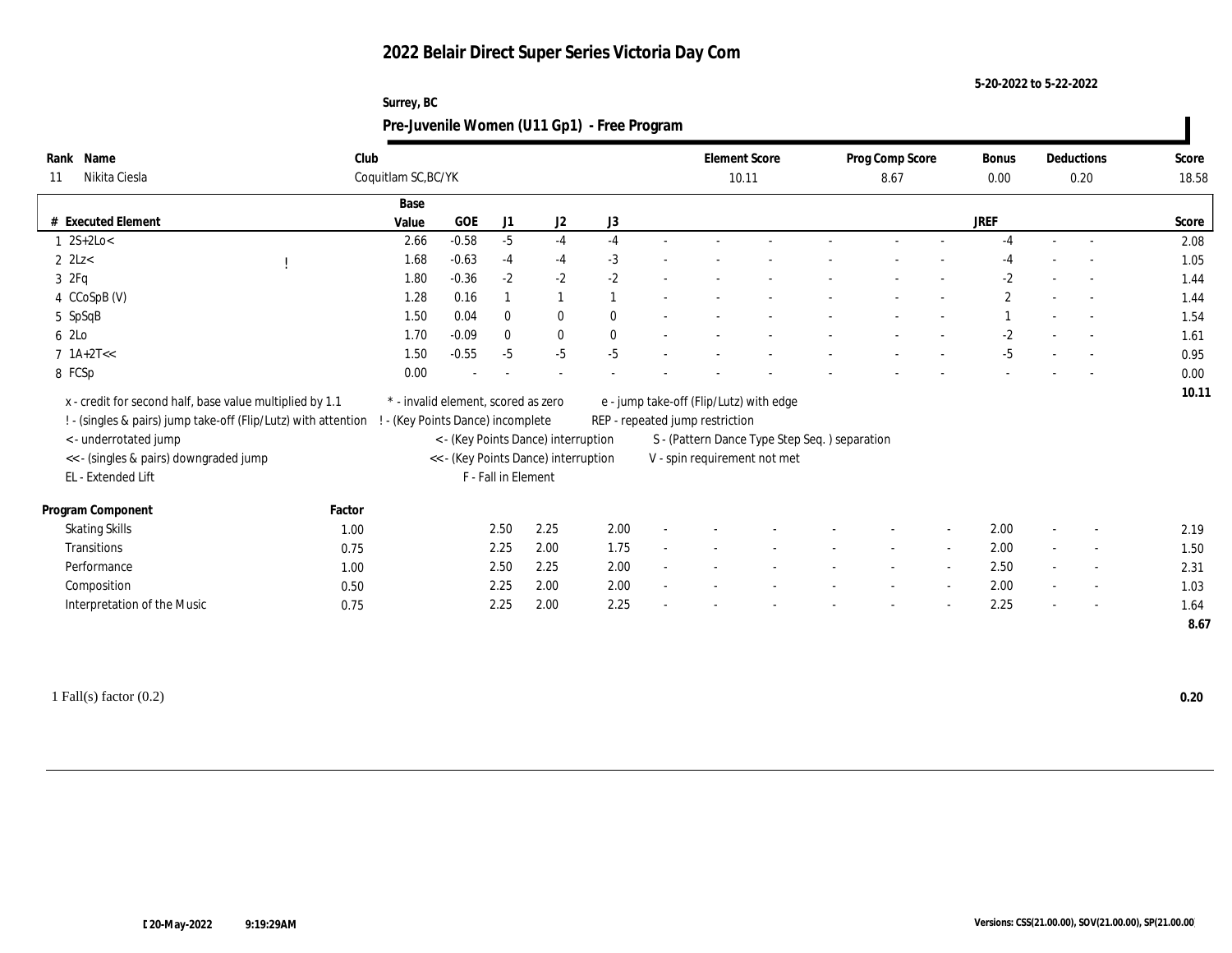**Surrey, BC**

**5-20-2022 to 5-22-2022**

|                                                                                                                            |                                 |                                                                        |                     |                                     | Pre-Juvenile Women (U11 Gp1) - Free Program |                                 |                                               |                         |        |               |                          |                |
|----------------------------------------------------------------------------------------------------------------------------|---------------------------------|------------------------------------------------------------------------|---------------------|-------------------------------------|---------------------------------------------|---------------------------------|-----------------------------------------------|-------------------------|--------|---------------|--------------------------|----------------|
| Rank Name<br>Alice Wang<br>12                                                                                              | Club<br>Champs ISC of BC, BC/YK |                                                                        |                     |                                     |                                             | <b>Element Score</b><br>11.06   |                                               | Prog Comp Score<br>7.53 |        | Bonus<br>0.00 | Deductions<br>0.20       | Score<br>18.39 |
| # Executed Element                                                                                                         | Base<br>Value                   | GOE                                                                    | J1                  | J <sub>2</sub>                      | J3                                          |                                 |                                               |                         |        | <b>JREF</b>   |                          | Score          |
| $1 \ 1A+2T$                                                                                                                | 2.40                            | $-0.07$                                                                | $\mathbf{0}$        | $-1$                                | $-1$                                        |                                 |                                               |                         |        | $\Omega$      | $\sim$                   | 2.33           |
| $2 \; 2Lz$                                                                                                                 | 2.10                            | $-1.05$                                                                | $-5$                | $-5$                                | $-5$                                        |                                 |                                               |                         |        | -5            |                          | 1.05           |
| $3 \text{2Lo+1Lo}$                                                                                                         | 2.20                            | $-0.60$                                                                | $-3$                | $-3$                                | $-4$                                        |                                 |                                               |                         |        | $-4$          | $\overline{\phantom{a}}$ | 1.60           |
| 4 FCSp                                                                                                                     | 0.00                            | $\overline{\phantom{a}}$                                               |                     | $\sim$                              |                                             |                                 |                                               |                         |        |               |                          | 0.00           |
| 52F                                                                                                                        | 1.80                            | $-0.41$                                                                | $-3$                | $-2$                                | $-2$                                        |                                 |                                               |                         |        | $-2$          | $\overline{\phantom{a}}$ | 1.39           |
| 6 SpSqB                                                                                                                    | 1.50                            | 0.15                                                                   |                     |                                     |                                             |                                 |                                               |                         |        |               | $\sim$                   | 1.65           |
| 7 2S                                                                                                                       | 1.30                            | 0.00                                                                   | $\mathbf{0}$        | $\bf{0}$                            |                                             |                                 |                                               |                         |        | $\Omega$      | $\overline{\phantom{a}}$ | 1.30           |
| 8 CCoSpB                                                                                                                   | 1.70                            | 0.04                                                                   | $\bf{0}$            | $\bf{0}$                            |                                             |                                 |                                               |                         |        | $\mathbf{0}$  |                          | 1.74           |
| x - credit for second half, base value multiplied by 1.1<br>! - (singles & pairs) jump take-off (Flip/Lutz) with attention |                                 | * - invalid element, scored as zero<br>- (Key Points Dance) incomplete |                     |                                     |                                             | REP - repeated jump restriction | e - jump take-off (Flip/Lutz) with edge       |                         |        |               |                          | 11.06          |
| < - underrotated jump                                                                                                      |                                 |                                                                        |                     | < - (Key Points Dance) interruption |                                             |                                 | S - (Pattern Dance Type Step Seq.) separation |                         |        |               |                          |                |
| << - (singles & pairs) downgraded jump                                                                                     |                                 | << - (Key Points Dance) interruption                                   |                     |                                     |                                             |                                 | V - spin requirement not met                  |                         |        |               |                          |                |
| EL - Extended Lift                                                                                                         |                                 |                                                                        | F - Fall in Element |                                     |                                             |                                 |                                               |                         |        |               |                          |                |
| Program Component                                                                                                          | Factor                          |                                                                        |                     |                                     |                                             |                                 |                                               |                         |        |               |                          |                |
| <b>Skating Skills</b>                                                                                                      | 1.00                            |                                                                        | 2.25                | 2.00                                | 1.75                                        |                                 |                                               |                         |        | 1.75          |                          | 1.94           |
| Transitions                                                                                                                | 0.75                            |                                                                        | 2.00                | 1.75                                | 1.50                                        |                                 |                                               |                         | $\sim$ | 1.75          | $\overline{\phantom{a}}$ | 1.31           |
| Performance                                                                                                                | 1.00                            |                                                                        | 2.00                | 2.00                                | 1.75                                        |                                 |                                               |                         | $\sim$ | 2.00          | $\sim$                   | 1.94           |
| Composition                                                                                                                | 0.50                            |                                                                        | 2.00                | 2.00                                | 2.00                                        |                                 |                                               |                         | $\sim$ | 2.25          | $\sim$                   | 1.03           |
| Interpretation of the Music                                                                                                | 0.75                            |                                                                        | 1.75                | 1.75                                | 1.50                                        |                                 |                                               |                         |        | 2.00          | $\overline{\phantom{a}}$ | 1.31           |
|                                                                                                                            |                                 |                                                                        |                     |                                     |                                             |                                 |                                               |                         |        |               |                          | 7.53           |